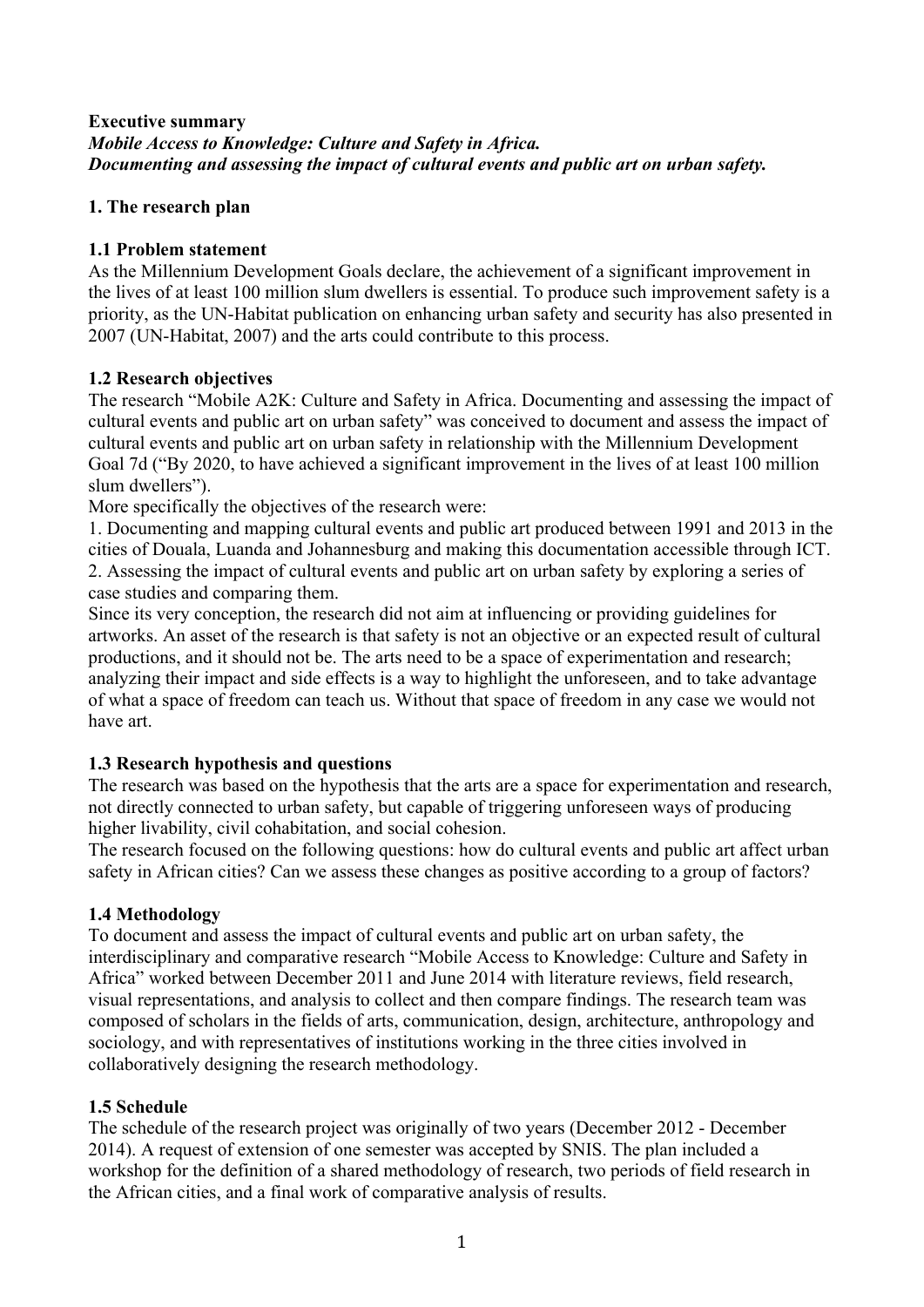#### **2. The results obtained and an analysis of them**

Related to the direct and indirect impact of cultural events and public art on urban safety, the research findings suggest:

1. Urban safety does represent a central issue in the context of our research: Johannesburg in South Africa, Luanda in Angola, and Douala in Cameroon. It is of course an indicator of quality of life, and it is a concern appearing constantly in the background. Its relevance is not only determined by the presence and fear of criminality and violence, but – according to the living conditions – also by the threat of forced evictions and natural and man made disasters.

2. Cultural events and public art do have a direct impact on urban safety, by producing works including infrastructural-functional elements, by "making space" (and triggering the establishment of shared spaces) and by contributing to urban branding among niches. Artworks can also generate conflicts (with references to historical, political, social and ethnic issues) and it is necessary to mention that the maintenance of infrastructural-functional elements can indeed be a risk in particular for the rapid deterioration of materials in tropical climate.

3. The indirect impact of cultural events and public art is related to their capacity of being an entrance point in informal settlements, to initiate change and to contribute in changing behavior, by triggering relationships, ownership, humanity, empowerment, and active citizenship; It is the process, the construction of value and the sense of pride which appear to have a determinant role. Few specific artworks present the capacity of establishing a personal relationship with the viewer, and they are described as something that "wakes you up" ("Ça réveille").

4. Different typologies of productions appear to present common patterns in the way they are implemented and perceived, and in the impact they produce: proximity artworks, artworks in passageways, large-scale sculptures and monuments, urban-scale artworks and cultural events. *Proximity artworks* tend to provide infrastructural-functional elements that can directly respond to safety-related problems; *large-scale sculptures and monuments* tend to be more contested and they can generate conflicts; *urban-scale artworks and cultural events* participate in urban branding. *Artworks in passageways* are specifically relevant: they do not produce direct impact on urban safety, but they are more likely to establish a personal relationship with the viewer, triggering humanity, ownership, empowerment, active citizenship, value, and sense of pride.

#### **3. Whether the results obtained correspond to those expected at the beginning of the research**

What has emerged from a comparative analysis of the research findings is that our initial hypothesis did not correspond fully to reality. We expected the arts to be a space for experimentation and research, not directly connected to urban safety, but capable of triggering unforeseen ways of producing higher livability, civil cohabitation, and social cohesion. In reality the arts can also be directly connected to urban safety, and their space of experimentation and research appeared much more limited than we expected.

From a methodological point of view, the research also diverged from the initial plan in two main ways:

1. A specific emphasis was given to the city of Douala in Cameroon, which is characterized – compared to Luanda in Angola, and Johannesburg in South Africa – by a larger variety of types of public artworks and locations, and by a production led by a non-profit organization. The cultural scenes of Luanda and Johannesburg were mainly used in the comparative analysis to confront the findings of Douala. It was also possible to extensively collect and use images of the artworks of Douala which allowed to focus more specifically on the before and after situation.

2. We expected the use of technology – and in particular mobile technology – to be an efficient tool to document on-site both culture and safety. The use was tested in Douala (mapping and usergenerated content) but it appeared inefficient due to difficulties in particular in uploads. Mobile technology might be used to provide the data collected in the future through mobile applications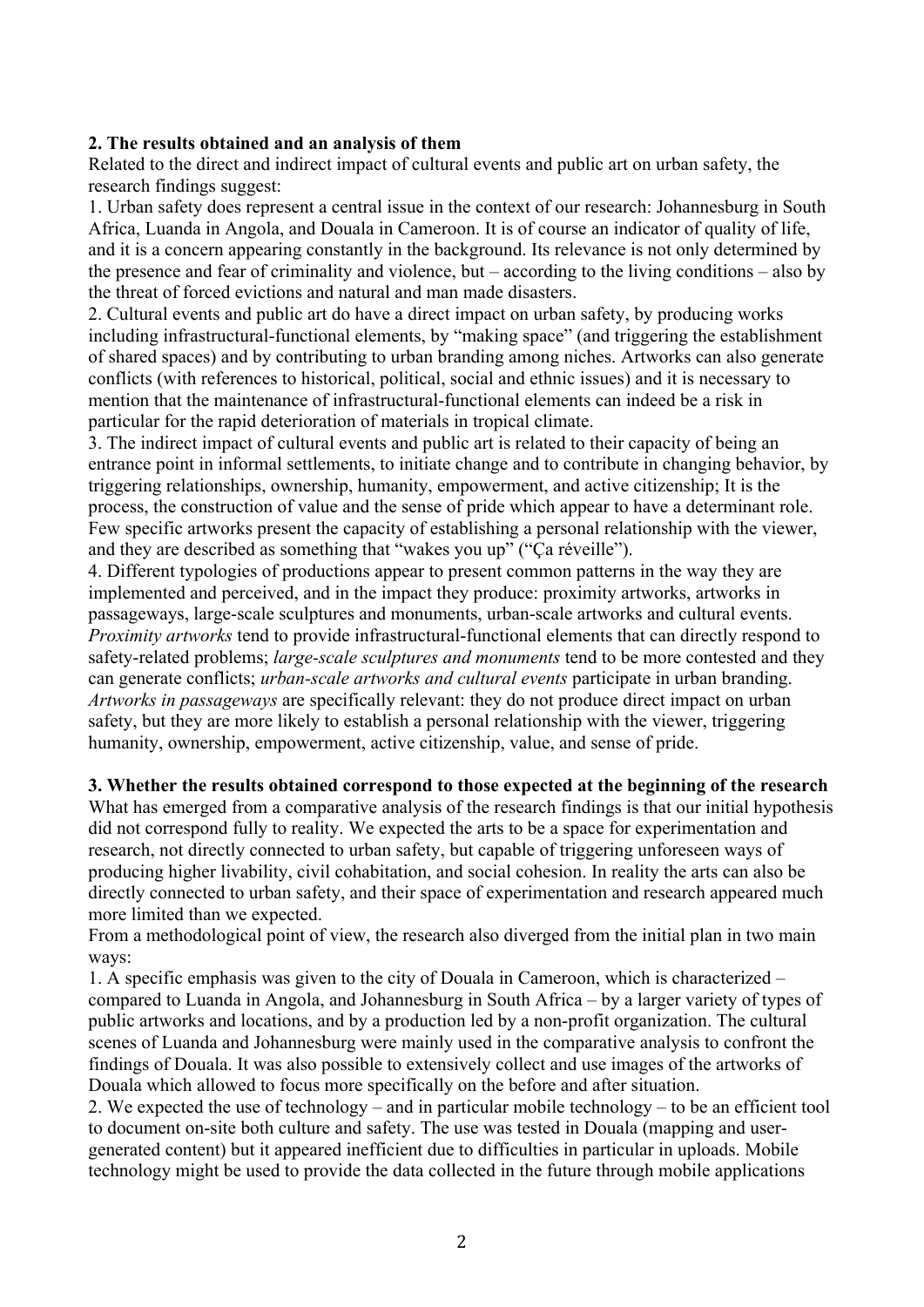and access to Wikipedia on mobile phones; the data collected are in fact made available with an open license, and images and content have been uploaded.

Please also note that the main focus of the research was on public art. Cultural events were considered only associated to public art, as an urban scale public art intervention (in the case of the Luanda Triennial) and as productions specifically focusing on public art (SUD Salon Urbain de Douala, Scénographies Urbaines, and workshops).

#### **4. Information regarding the practical application of results**

Due to its applied nature (which characterizes research at SUPSI, the institution leading the project), the research was specifically conceived not only to contribute to existing literature, but also to support cultural institutions (directly involved in the project) in evaluating their work, impact and methodology and to use the research findings to plan their current and future working directions. At the same time the research was meant to allow policy-makers, grant makers, and stakeholders to better understand the wide implications of the cultural projects they are supporting, to invite them to confront the issue of safety with a different approach, and to consider new factors in order to promote a higher livability, according to Millennium Development Goals. The necessity of including information and communication technologies in the project aimed at contributing to the research communication and impact.

As planned, the research has produced content specifically designed for practical application. In particular the research has documented cultural events and public art in Douala, Luanda and Johannesburg between 1991 and 2013. A series of case studies provides more specific insight about the impact of those cultural events and public art on urban safety.

All the documentation produced is by default under the license Creative Commons attribution share alike, which allows anyone to share, copy and redistribute the material in any medium or format and to adapt, remix, transform, and build upon the material for any purpose, even commercially.

#### **5. Questions that merit further exploration or that have arisen as a result of the research**

1. The research has documented cultural events and public art in Douala, Luanda, and Johannesburg between 1991 and 2013. These data merit further exploration and it can be used to support new studies, facilitate the inclusion of case studies from Africa in international research about art and public art, and to produce tools and applications to browse and take advantage of this information for commercial and non-commercial purposes.

2. The research results should be compared to case studies outside Africa. The contexts of Douala, Luanda, and Johannesburg at the center of this research represent very particular case studies compared to the publicly funded art programs, which have received the largest attention in the field of art and public art studies. In particular the relevance of the taxonomy system, the role of land ownership and the direct and indirect impact on urban safety need to be confronted with case studies outside Africa to verify their relevance and their capacity of highlighting issues that in other contexts might appear less visible.

#### **6. Practical and policy recommendations that follow from the results obtained**

As stated in the project plan, this research does not aim at influencing or providing guidelines for artworks. The arts have to be a space for research and experimentation, not commissioned to produce urban safety. We present below a short list of recommendations suggested by our research findings.

1. Shared vs. public. The involvement of the community and the construction of a sense of ownership, empowerment, and active citizenship emerge from the process applied in the production of the artworks. In particular the process of cultural production appears to sabotage consolidated dynamics of power and to trigger the participation of more transversal groups. This involvement is central in the construction of value (humanization and value of the space), which appears to have a key role in encouraging people in taking action and change behaviors.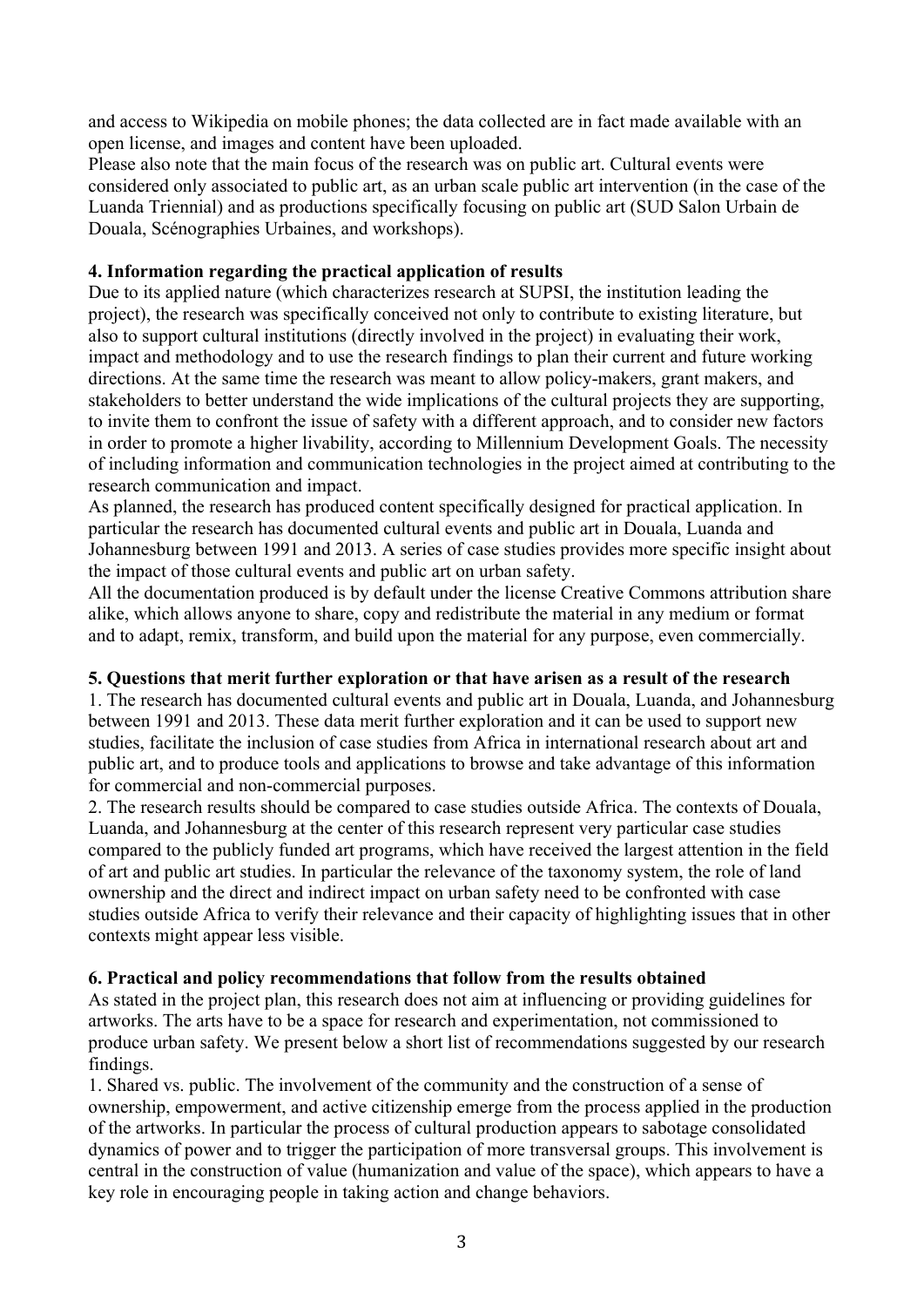2. Value. The production of artworks with infrastructural-functional elements shows that the esthetic elements of the work do play a role in providing a site with a value and a pride, which can play a role in triggering new behaviors. These value and pride are specifically relevant when associated with a sense of ownership.

3. Land ownership. The research results suggest that land ownership characterizes the process undertaken for cultural productions. The choice of producing cultural events and public art in informal settlements outside governmental land requires for NGOs and informal groups some sort of negotiation with the community; this negotiation can trigger community-based projects with their specific capacity of building relationships and reinforcing sense of ownership and empowerment. 4. The ephemeral nature of public art and cultural events. In the attempt of discerning permanent and ephemeral cultural productions, the research has highlighted the ephemeral nature of all productions. The constant need of maintenance shows that also the productions conceived to be permanent have indeed a strong ephemeral nature due to the deterioration of materials (particularly fast in tropical climates), accidents, and vandalism. The possibility of assuring the maintenance of public art conceived to be permanent relies on ownership and responsibilities, defined formally and informally with public agencies, groups and communities. Regular cultural events (i.e. biennials, triennials, and annual festivals) can play a significant role in triggering maintenance, by bringing regular attention to the artworks.

5. The capacity of producing. People and institutions who have the skills to produce events and public art acquire the role of key stakeholders of cultural productions, and they have – or they tend to be regarded to have – a monopoly. Due to lack of training, limited training opportunities or lack of local professionals in this field, the central role of producers is specifically determinant in Africa.

## **7. Information regarding past and expected publications and other activities**

## **7.1 Publications**

D. Fornari, (2012), *Mobile Access to Knowledge: Culture and Safety in Africa. Documenting and assessing the impact of cultural events and public art on urban safety*, in: "We, the public" Swiss Artistic Research Network Conference Proceedings, Luzern, 26-27 April 2012, http://tinyurl.com/pk2jhs5

M. Pucciarelli, L. Cantoni, (2012), *Mobile Access to Knowledge*, in: Enrique Canessa, Marco Zennaro (eds.), *Mobile Science & Learning*, ICTP, Trieste, pp. 71-77.

M. Pucciarelli, A.G. Sabiescu, L. Cantoni, (2013), *What do we know about Douala? Access to information in and about the largest Cameroonian city*, in: *Proceedings of the 7th IDIA Conference*, Bangkok, Thailand, 1-3 November 2013, http://tinyurl.com/pfh6fkz

I. Pensa, (2014), *System Error. We Would Never Have Thought of It: Contemporary Art as a System Error*, in: P. Stupples, K. Teaiwa, (eds.), *Contemporary perspectives in art and international development*.

M. Pucciarelli, L. Cantoni, (forth.), *A Journey through Public Art in Douala: Framing the Identity of New Bell Neighbourhood*, in: *Visiting Murals: Politics, Heritage and Identity*.

F. Vanin, (2014a) *Empowering cultural spaces in Luanda: form public art to instant events. The parallel urbanism of Luanda and Maputo - differences and common features*, in: "Planning

Perspectives - An International Journal of History, Planning and the Environment", Routledge.

E.F. Bonini Lessing (ed.), (2014a), *Design practices for urban safety and security. The impact of public and cultural events: case studies*, Il Poligrafo, Padova 2014.

E.F. Bonini Lessing, (2014b), *The safety and security issue*, in: Bonini Lessing 2014a.

D. Fornari, I. Pensa, (2014), *Culture and safety in Africa: art as safety and security trigger*, in: Bonini Lessing 2014a.

M. Pucciarelli, (2014), *The case of Douala*, in: Bonini Lessing 2014a.

F. Vanin, (2014b), *The case of Luanda*, in: Bonini Lessing 2014a.

C. Wanjiku-Kihato, (2014), *The case of Johannesburg*, in: Bonini Lessing 2014a.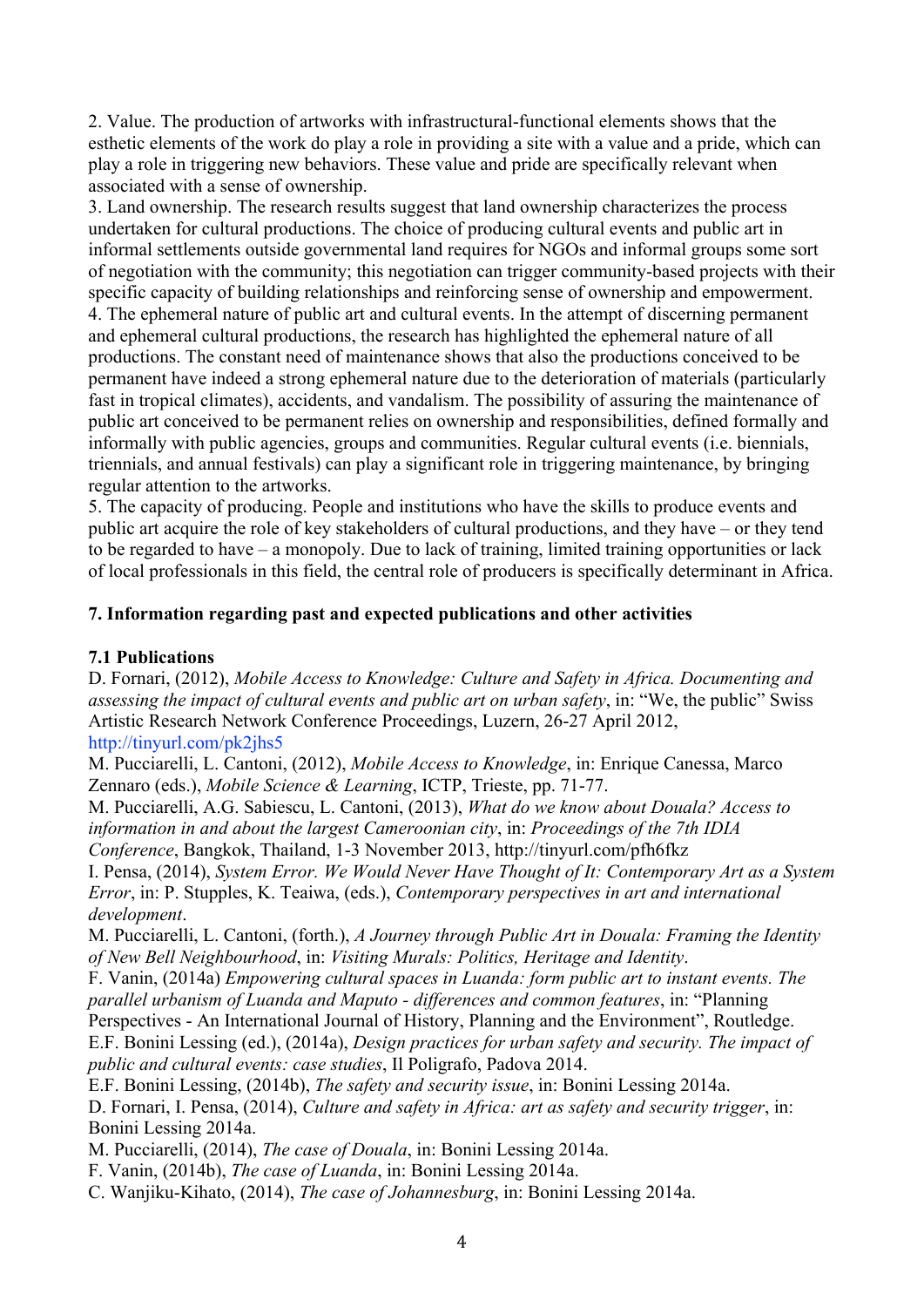M. Pucciarelli, S. Vannini, (forth). *Mapping the digital Douala*. in *Proceedings: CIRN 2014 Community Informatics Conference: "Challenges and Solutions" Monash Centre*, Prato Italy 13-14 October 2014.

## **7.2 Working papers**

Mobile A2K, *Mobile A2K Methodology Guide - 1st edition*, October 2012, http://tinyurl.com/k4ba5q8.

Mobile A2K, *Comparative analysis*, December 2013.

M. Pucciarelli, *Panoramic report. Culture and Safety in Douala*, 2013.

M. Pucciarelli, *Case Study Report. Bessengué*, 2013.

M. Pucciarelli, *Case Study Report. New Bell*, 2013.

F. Vanin, *Panoramic report. Culture and Safety in Luanda*, 2013.

C. Wanjiku-Kihato, *Background and overview to public art in Johannesburg*, 2013.

C. Wanjiku-Kihato, *Public art in Johannesburg. Case Studies*, 2013.

## **7.3 Conference presentations**

D. Fornari, (2012), *Mobile Access to Knowledge: Culture and Safety in Africa. Documenting and assessing the impact of cultural events and public art on urban safety*, in: "We, the public" Swiss Artistic Research Network Conference Proceedings, Luzern, 26-27 April 2012, http://tinyurl.com/pk2jhs5

D. Fornari, I. Pensa. *Culture and Safety in Africa. About the impact of public art*,in the panel "Kunstförderung: Der gesellschaftsvertrag mit der Kunst", moderated by Rachel Mader, Andreas Münch & Peter Stohler, Second Swiss congress of art history, Université de Lausanne, Lausanne, 24/08/2013.

D. Fornari, I. Pensa. *Culture and Safety in Africa. About the impact of public art*, within the conference "Design practices for urban safety and security", University IUAV, Venice, 17/10/2013. C. Wanjiku Kihato. *Culture and Safety in Africa: Johannesburg*, within the conference "Design practices for urban safety and security", University IUAV, Venice, 17/10/2013.

F. Vanin. *Culture and Safety in Africa: Luanda*, within the conference "Design practices for urban safety and security", University IUAV, Venice, 17/10/2013.

M. Pucciarelli. *Culture and Safety in Africa: Johannesburg*, within the conference "Design practices for urban safety and security", University IUAV, Venice, 17/10/2013.

I. Pensa, *Douala.The Social, Political, and Artistic Value of Public Art*, Moments of Artistic Articulation in African Cities: Between Politics and Imagination, ACASA Art Council of the African Studies Association, March 2014.

I. Pensa, *Mobile A2K: Culture and Safety in Africa*, meeting at the Collège Universitaire d'architecture de Dakar, May 2014.

M. Pucciarelli, G. Santanera, (2013), *Addressing the public: processes and impact of art on safety and security in Douala.* International Conference of the Centre for Cultural and African Studies (CeCASt) and the College of Art and Social Sciences on Culture and Conflict Resolution (CECAST2013), October 21-23, 2013 at the Kwame Nkrumah University of Science and Technology (KNUST), Kumasi, Ghana.

M. Pucciarelli, *Mobile A2K: Art public et securité à Douala*. Façonner la ville, Rencontres Ars&Urbis, Pavillion Urbain de Bonanjo, Douala, 4-6 December 2013.

#### **7.4 Workshop**

A three-days kick-off workshop was organized in 2012 in Vico Morcote, Switzerland. The workshop involved the research team and allowed presentations and discussions to produce the research methodology edited in the form of a methodology guide. The approach followed the example of the African Copyright and Access to Knowledge methodology guide, a similar comparative research project engaging ten different African countries. Our methodology guide was